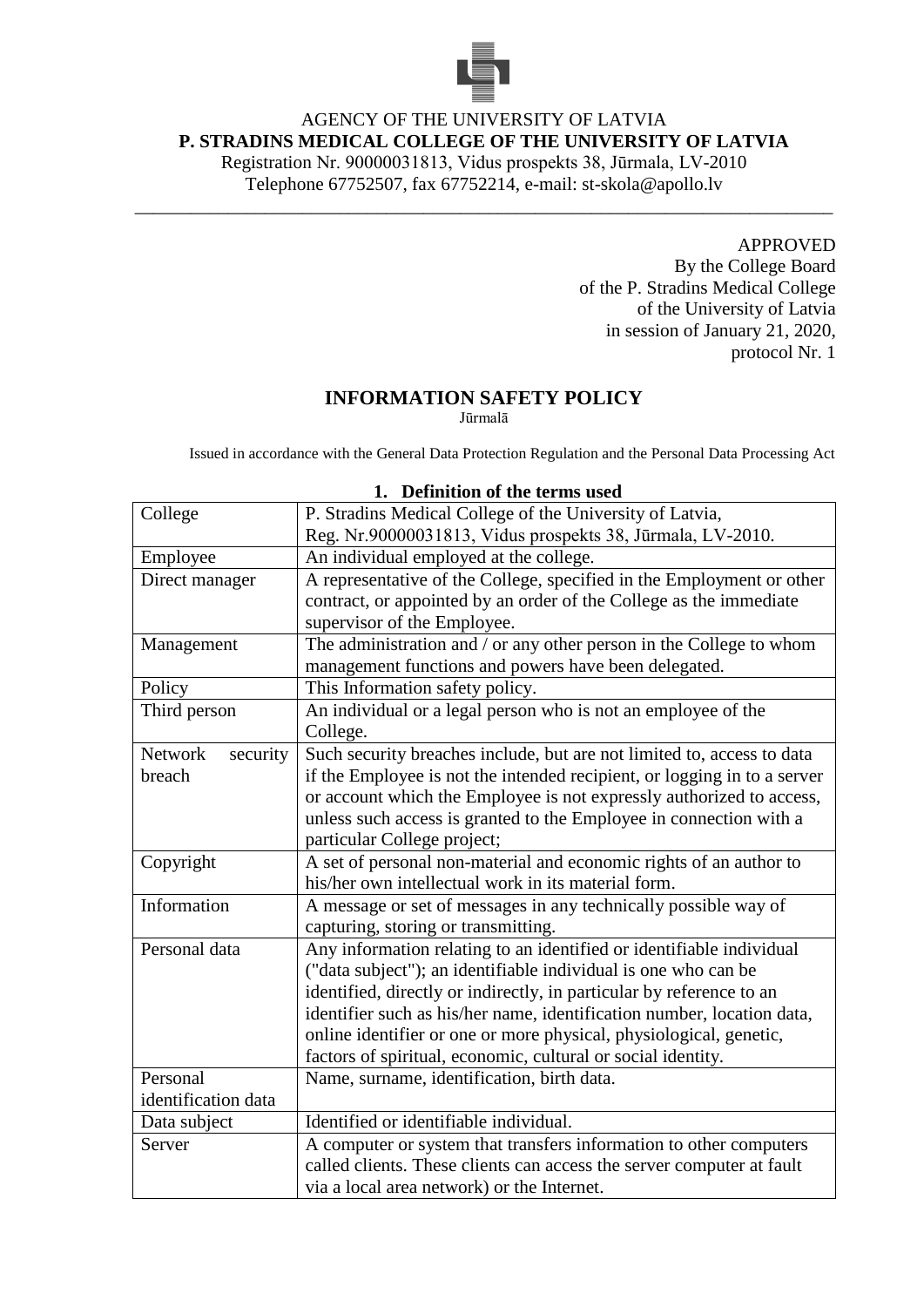| Account            | A security mechanism used to control access to a computer system or<br>network. The user account contains information about the user's |  |  |
|--------------------|----------------------------------------------------------------------------------------------------------------------------------------|--|--|
|                    | name, password, their rights, and possibly other information that                                                                      |  |  |
|                    | allows the user to be identified.                                                                                                      |  |  |
| IТ                 | Information technologies                                                                                                               |  |  |
| User ID            | A unique customer identifier by which the College identifies users                                                                     |  |  |
|                    | accessing the Information Systems.                                                                                                     |  |  |
| Information system | A structured set of information technology and databases (such as,                                                                     |  |  |
|                    | but not limited to, hardware, software, operating systems, any storage                                                                 |  |  |
|                    | environment, network accounts, e-mail accounts, browser systems)                                                                       |  |  |
|                    | that provide, generate, compile information necessary to perform the                                                                   |  |  |
|                    | College's functions; storage, treatment, use and disposal.                                                                             |  |  |

## **2. Purpose and volume**

- 2.1. The purpose of the College information security system is to protect the College staff, partners and students from illegal or harmful direct or indirect, intentional or unintentional actions of persons by processing information and data available to them and using certain equipment to perform their duties.
- 2.2. The policy governs processing of information in any information system involved in the processing of data / information by the Authority, regardless of whether the processing of data / information is related to the internal activities of the College or the external relations of the College with any Third Party.
- 2.3. This Policy also governs the use by College Staff of the equipment and tools available to them to perform their duties.
- 2.4. The Policy may be applied in conjunction with any other policies, rules, procedures and / or guidelines adopted and implemented periodically by the College.
- 2.5. For all information security system issues and information / data security issues not covered in this Policy, Employees should contact the computer network maintenance administrator.
- 2.6. This Policy must be communicated in writing to all Employees and ensure that they understand it. Where necessary, staff training should be provided to develop a common and sound understanding of IT and personal data protection issues.

## **3. Information classification**

- 3.1. Any information / data that becomes available to Employees in the performance of their duties, if such information / data relates to the College and its activities, employees, students or affiliates, shall be considered proprietary and confidential information protected by applicable laws and regulations. protection of confidential information and personal data.
- 3.2. To ensure the protection of information and data, the College maintains an internal classification of information. The information / data is protected regardless of whether such information has been made available to the Employee in printed, electronic or any other form.
- 3.3. The College uses the following general classification of information:

| <b>Category</b> | <b>Description</b>                | <b>Content</b>                          |
|-----------------|-----------------------------------|-----------------------------------------|
| Public          | Information that may be           | a) Public financial statements provided |
| information     | developed, processed, and         | to public authorities.                  |
|                 | disseminated within or outside    | b) Information that is available in     |
|                 | the College without any adverse   | public resources or is otherwise in     |
|                 | impact on the College, any of its | the public domain, unless it has        |
|                 | Employees, students, and / or     | become public knowledge because         |
|                 | affiliates.                       | the Employee acted in violation of      |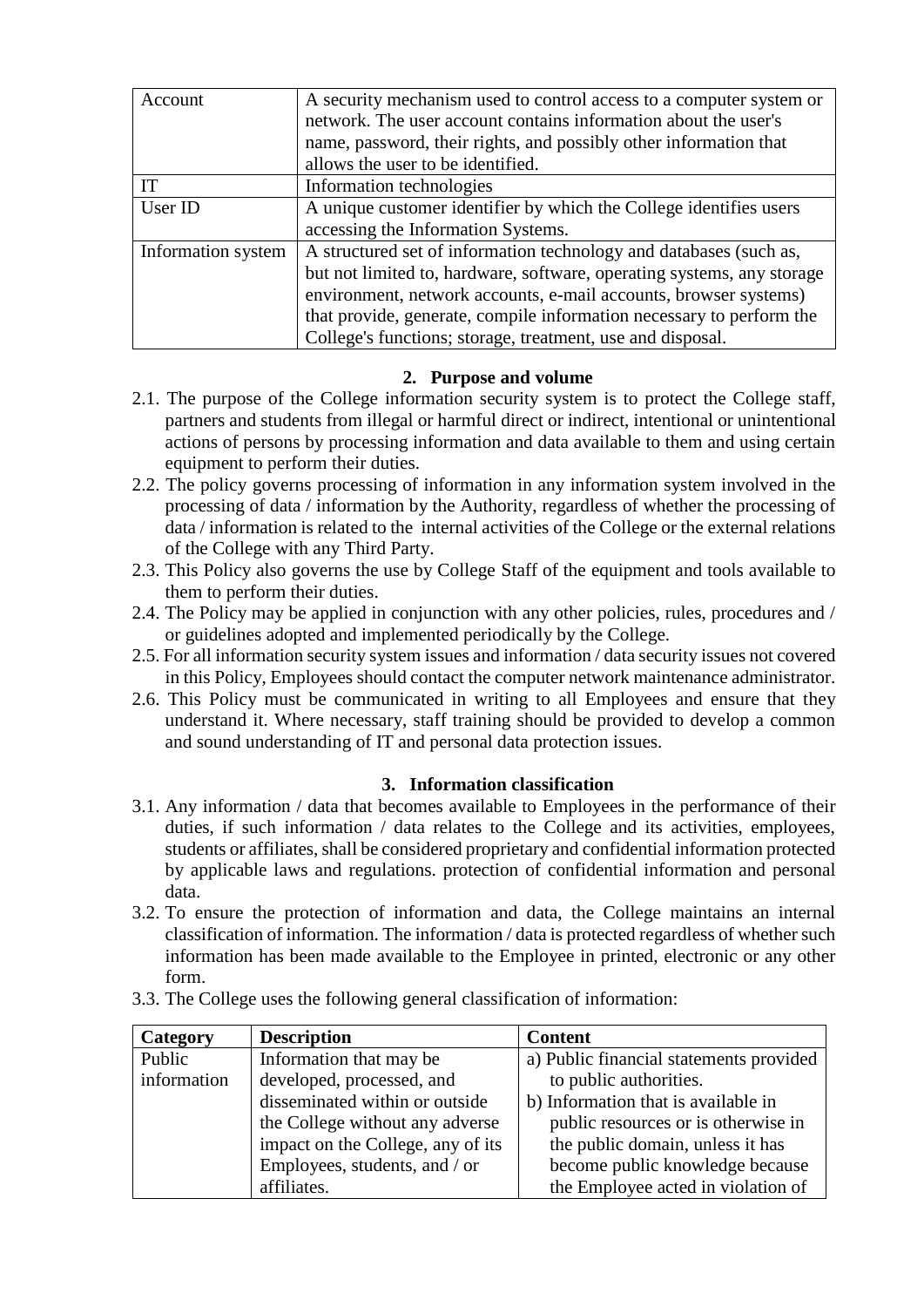|              |                                     | information / data security          |
|--------------|-------------------------------------|--------------------------------------|
|              |                                     | requirements.                        |
| Internal     | Any information, the use of         | a) Documents developed and / or      |
| information  | which in any way, in violation of   | prepared by any College employee.    |
|              | applicable laws, the requirements   | b) Any catalogs (contacts,           |
|              | of this Policy or any other         | information, etc.) created and / or  |
|              | regulation adopted by the           | used for the purposes of the         |
|              | College, may harm the interests     | College's activities.                |
|              | of any of its Employees, students   | c) Any internal document developed   |
|              | and / or affiliates.                | for the purposes of the operation of |
|              |                                     | the College.                         |
| Confidential | Any information that is so          | a) Policies, procedures, internal    |
| information  | relevant to the College, any of its | regulations, management decisions    |
|              | Employees, students and / or        | (except for those documents whose    |
|              | affiliates, that the unauthorized   | publication is required by law).     |
|              | disclosure of which could           | b) Information provided to the       |
|              | adversely affect the business,      | Employee as restricted information.  |
|              | reputation, status of the College,  | c) Personal identification data.     |
|              | its Employees, students and / or    | d) Information protected by a        |
|              | affiliates in general, and any      | confidentiality agreement signed by  |
|              | these persons may be seriously      | each Employee (if any).              |
|              | harmed.                             | e) Information protected by          |
|              |                                     | confidentiality agreements or        |
|              |                                     | cooperation agreements entered       |
|              |                                     | into by the College in the course of |
|              |                                     | its activities.                      |
|              |                                     |                                      |

# **4.Systems involved in data / information processing**

- 4.1. Any information/ data used in the operation of the College is considered the property of the College. Any information systems, including, but not limited to, hardware, any storage media, network accounts, any other technical base, and tools used in the operation of the College are the property of the College.
- 4.2. It is the duty of each Employee to use the technical equipment and tools with due care and attention and only for purposes related to the activities of the College. The only exception is when the College has provided the Employee with technical equipment (such as a mobile phone device) with explicit consent to use it for personal purposes.
- 4.3. Only systems and software licensed and authorized by the College may be installed and used on the equipment used by the College. Prior to downloading or installing any software on devices owned and used by Employees for the purposes described in this Policy, permission must be obtained from IT personnel.
- 4.4. The College audits the systems used to process information / data to monitor continued compliance with this Policy and applicable regulatory requirements.

## **5. Duties of employees**

- 5.1. Any information / data obtained by the Employee in the performance of his/her duties is treated as confidential and used in a confidential manner in accordance with this Policy and shall not be disclosed to any Third Party unless Management discloses that such information has become public or has been otherwise reclassified as information that is no longer protected under this Policy.
- 5.2. All personal data and other information by which an individual may be identified are to be collected and processed only if and to the extent necessary for the performance of the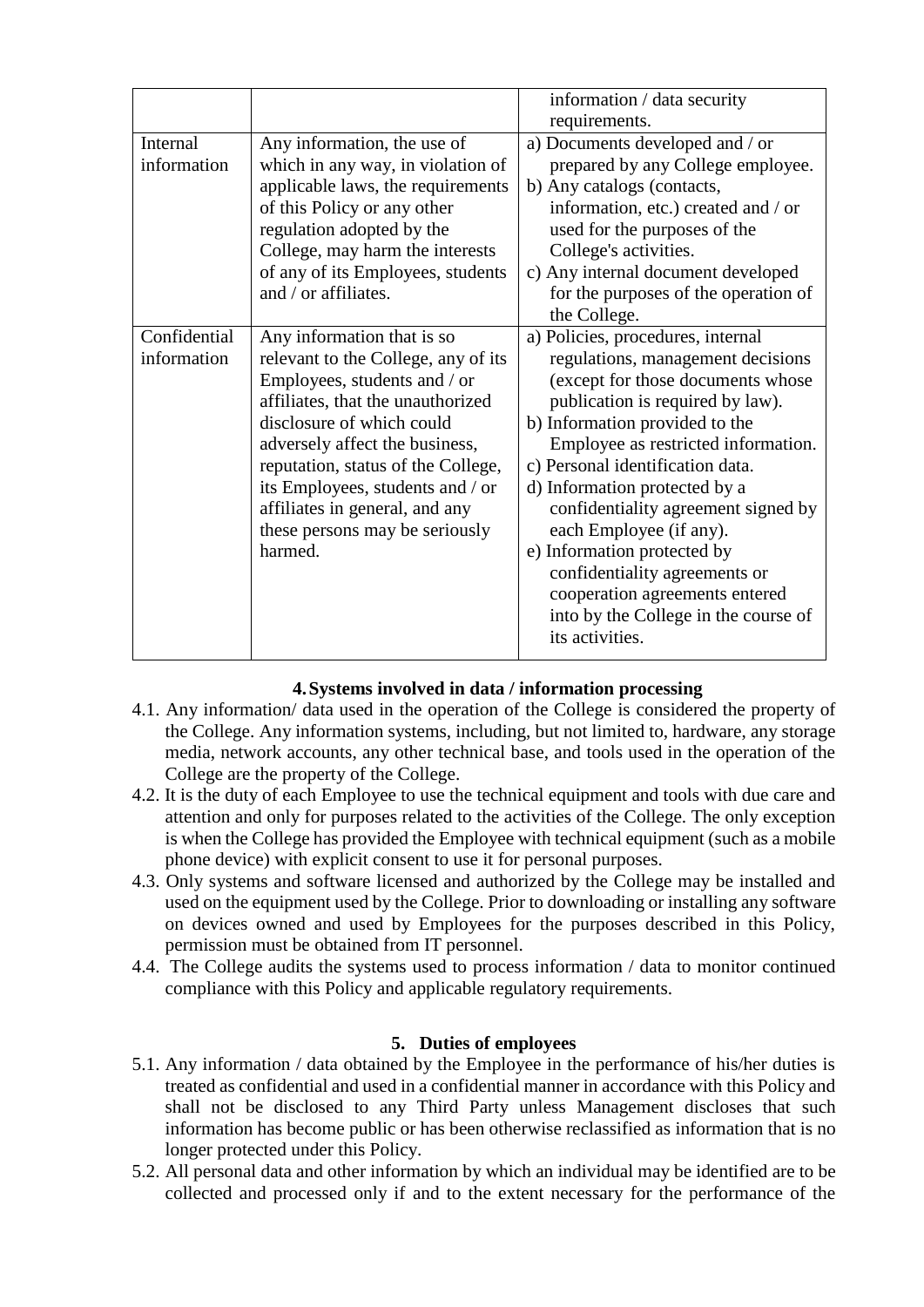Employee's duties, provided that such activities are carried out within the limits of the powers conferred on the Employee and in accordance with regulatory enactments. data protection requirements (in particular Regulation (EU) 2016/679 of the European Parliament and of the Council of April 27, 2016 on the protection of individuals with regard to the processing of personal data and on the free movement of such data) and repealing Directive 95 / 46 / EC (General Data Protection Regulation)).

- 5.3. Any request for information / data and / or a request for information / data processing received by the Employee from data subjects in the performance of their duties must be forwarded to Management immediately for further consideration.
- 5.4. Each Employee is obliged to comply with this Policy, as well as to comply with the requirements of the applicable legislation of the Republic of Latvia or international laws (for example, Labor Law, Personal Data Processing Law, General Data Protection Regulation, etc.), which stipulates information / data processing and protection.
- 5.5. Failure to comply with the policy is considered a material breach of the established agenda and, as a result, the College may, in the discretion of the College, impose a disciplinary sanction or terminate the employee's employment. This may result in the infringing Employee being held administratively or criminally liable.

### **6. Access and security management**

- 6.1. Employees may access any of the College's facilities as required for the performance of their respective duties. The right of access to any information system does not mean that the Employee is authorized to view or use all the information in the relevant system - Employees have the right to use only the data necessary for the performance of direct work duties.
- 6.2. Employees are identified by a user ID. Each Employee is responsible for all activities related to the User ID, therefore the primary responsibility is to ensure that the User ID is not available to any Third Party and other Employees, unless otherwise specified by the College.
- 6.3. System security passwords are created on the condition that they cannot be easily remembered, they consist of at least 9 characters (including uppercase and lowercase letters, numbers, and special characters) and do not contain personal data. Security passwords are changed regularly (at least once in 3 (three) months). Each Employee is personally responsible for ensuring that his or her security password complies with this Policy and other College regulations.
- 6.4. The Employee will have access to confidential information / data only if such authority is provided for in the Employment or other contract of the Employee concerned and / or if such authorization has been granted to the Employee by the College.

#### **7. Safety measures**

- 7.1. All data and information collected and processed in any form (printed, electronic, etc.) is subject to the requirements of this Policy and any regulatory framework for the collection, processing, protection and storage of data / information and must be stored in a secure location designated by the College. The term prescribed by the applicable laws (for example, the Labor Law, the Law on Higher Education Institutions, the Law on Processing of Personal Data, etc.) and / or specified by the College.
- 7.2. Employees are prohibited from storing confidential information on their personal devices, except for information that is temporarily required for a specific work-related activity. All necessary confidential information should be stored only on a server approved by the College's IT staff. Any downloading of such data to computers should be avoided and should only be done if there is a reasonable need to process the information for work purposes.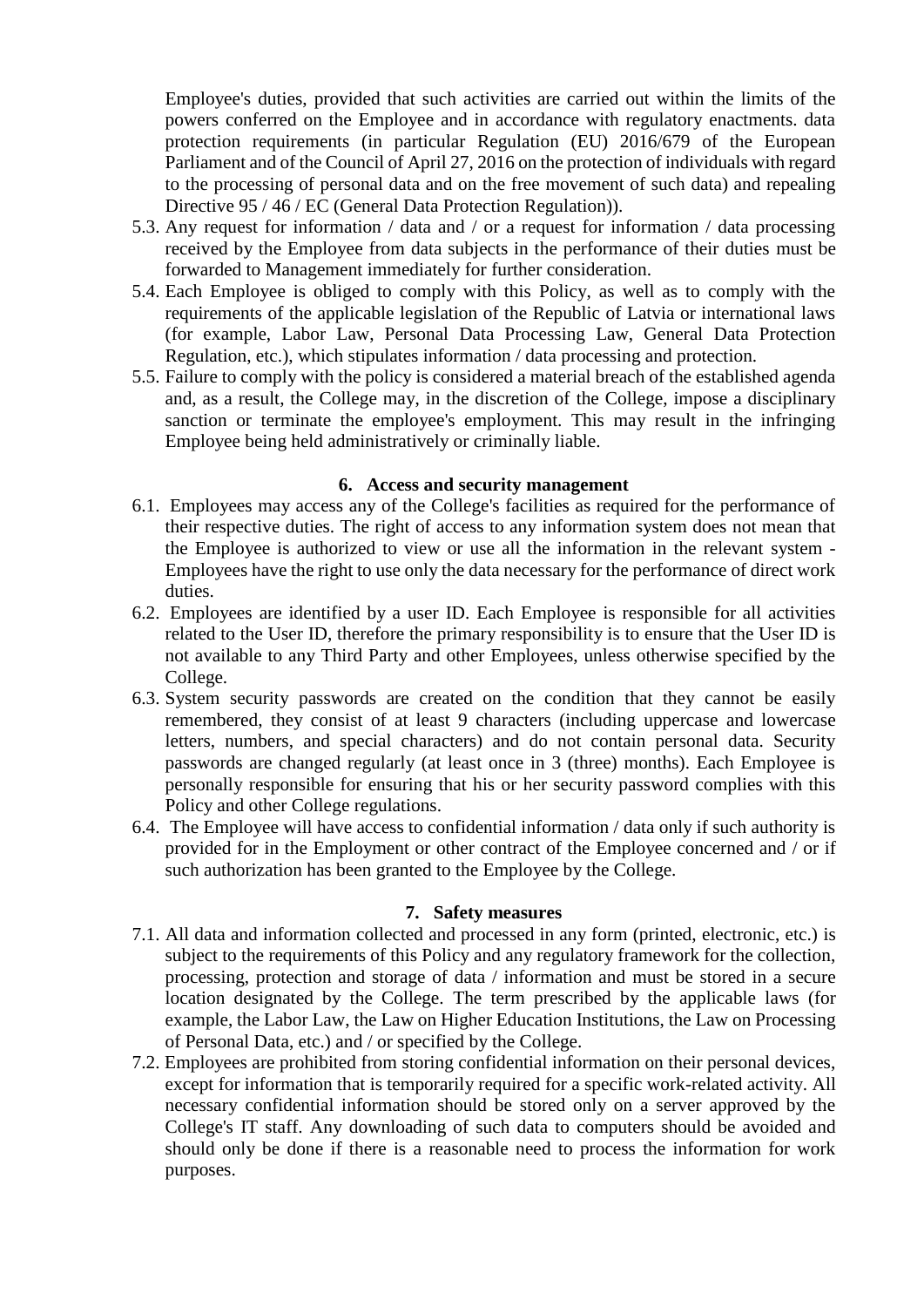- 7.3. If the College has a reasonable suspicion that an employee has processed unjustified data, the College's IT staff is entitled to filter and monitor the employees' internet access and activities in accordance with the requirements of applicable laws and regulations.
- 7.4. Any mobile, portable devices (including laptops, tablets, smartphones, and other handheld devices) and any storage location on the server must be approved by the IT staff of the College to prevent unauthorized access.
- 7.5. In cases where Employees use personal (home) devices to access the College's corporate resources (eg, e-mail, online / databases), Employees are required to comply with the requirements of this Policy in the same manner as when using the equipment provided by the College. It is forbidden to store any personal data related to the College on a personal (home) device. Any processing of data is permitted only through the online storage facilities used by the College.
- 7.6. The use of public access devices for work purposes (eg in Internet cafes, libraries, etc.) is prohibited unless it is critical and urgent in connection with the work and the Employee's immediate supervisor has given explicit written consent to do so.
- 7.7. In the event that an Employee is granted access to the partner storage system of the College, the Employee is required to use the assigned ID and follow the instructions for secure information / data processing requirements (including encryption system, use of passwords, data usage restrictions, use of dedicated locations). etc.).
- 7.8. As soon as, in the opinion of the College, the protected data / information is no longer necessary for the operation of the College, such data / information must be deleted, all copies thereof destroyed. The staff involved in the processing must delete and destroy or hand over to their direct manager College information / data no longer required for the performance of their duties, in particular when the employment relationship with the staff member concerned is terminated.
- 7.9. No information / data referred to in this Policy must be transmitted, forwarded or otherwise provided to a Third Party unless necessary for the performance of the Employee's duties. In the event that data is transferred or provided to a third party, data protection must be ensured and all appropriate security measures must be taken.
- 7.10. The IT specialist must perform a risk analysis of the information systems (both before the start of operation of these systems and regularly - at least once a year). The risk analysis must be documented.
- 7.11. The IT specialist must ensure regular recording and monitoring of information system events.

#### **8. Prohibited activities**

- 8.1. Under no circumstances and by no means may any equipment or systems belonging to the College be used for purposes other than those of the Employee or for the purposes of the activities of the College.
- 8.2. The following activities are strictly prohibited:
	- 8.2.1. infringing the copyrighted rights of any person or the College, including, but not limited to, installing, copying, distributing or storing any illegal software, online platforms, any other electronic content not licensed by the College on any system or equipment of the College;
	- 8.2.2. infringement of the rights of any person through the excessive and unnecessary collection and processing of personal data of the data subject;
	- 8.2.3. access to Personal Data for purposes other than the College activities or the performance of the employee's duties;
	- 8.2.4. exporting software, technical information, encryption software or technology in violation of this Policy;
	- 8.2.5. export of any data or information to which the College has ownership and / or confidential value, unless required in the course of the College's activities or the